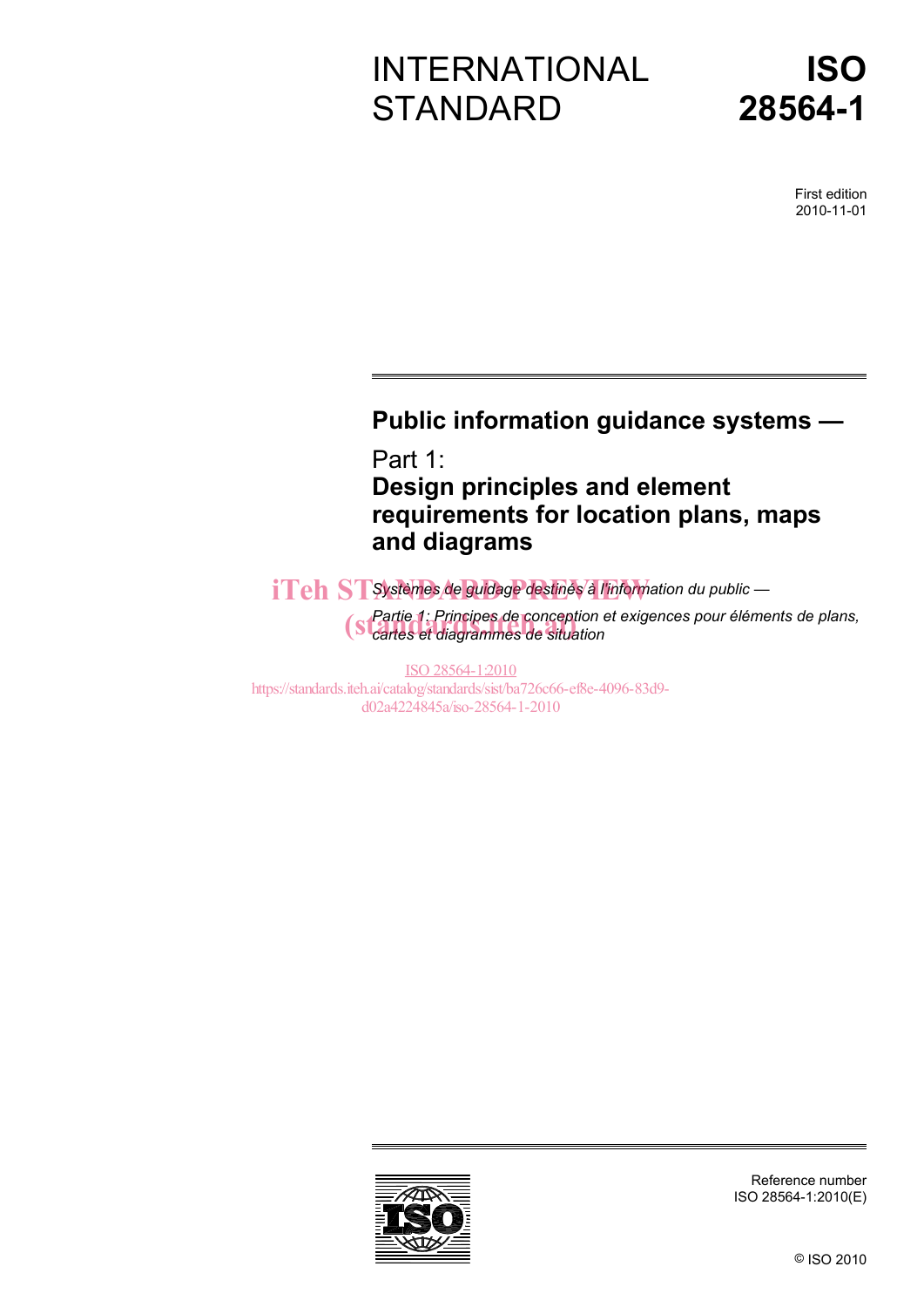#### **PDF disclaimer**

This PDF file may contain embedded typefaces. In accordance with Adobe's licensing policy, this file may be printed or viewed but shall not be edited unless the typefaces which are embedded are licensed to and installed on the computer performing the editing. In downloading this file, parties accept therein the responsibility of not infringing Adobe's licensing policy. The ISO Central Secretariat accepts no liability in this area.

Adobe is a trademark of Adobe Systems Incorporated.

Details of the software products used to create this PDF file can be found in the General Info relative to the file; the PDF-creation parameters were optimized for printing. Every care has been taken to ensure that the file is suitable for use by ISO member bodies. In the unlikely event that a problem relating to it is found, please inform the Central Secretariat at the address given below.

## iTeh STANDARD PREVIEW (standards.iteh.ai)

ISO 28564-1:2010 https://standards.iteh.ai/catalog/standards/sist/ba726c66-ef8e-4096-83d9 d02a4224845a/iso-28564-1-2010



#### **COPYRIGHT PROTECTED DOCUMENT**

#### © ISO 2010

All rights reserved. Unless otherwise specified, no part of this publication may be reproduced or utilized in any form or by any means, electronic or mechanical, including photocopying and microfilm, without permission in writing from either ISO at the address below or ISO's member body in the country of the requester.

ISO copyright office Case postale 56 • CH-1211 Geneva 20 Tel. + 41 22 749 01 11 Fax + 41 22 749 09 47 E-mail copyright@iso.org Web www.iso.org

Published in Switzerland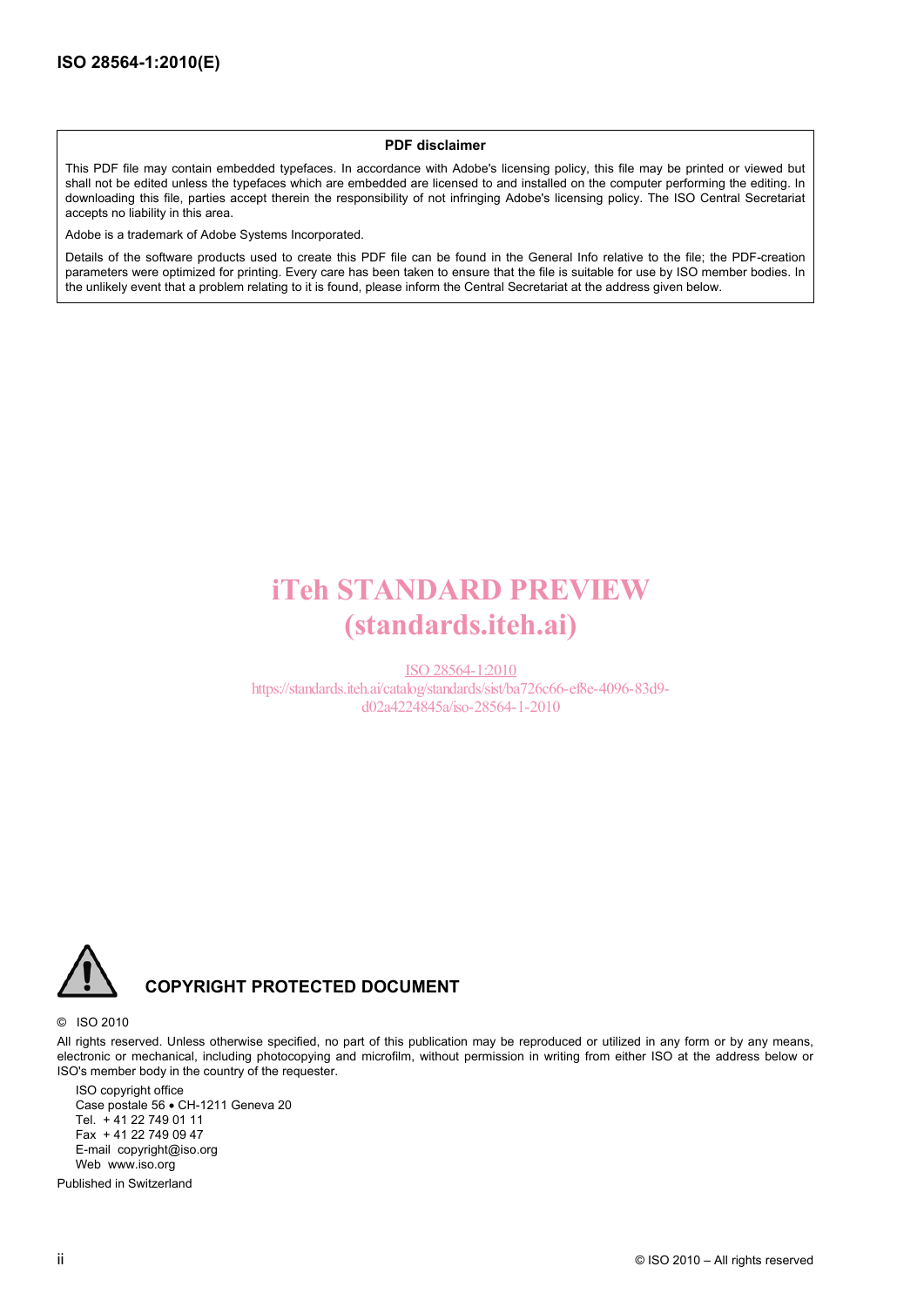## **Contents**

| 1                                    |  |  |
|--------------------------------------|--|--|
| 2                                    |  |  |
| 3                                    |  |  |
| 4<br>4.1<br>4.2                      |  |  |
| 5.<br>5.1<br>5.2<br>5.3<br>5.4       |  |  |
| 6<br>6.1<br>6.2                      |  |  |
| 6.3<br>6.4<br>6.5<br>6.6<br>6.7      |  |  |
| 7<br>7.1<br>7.2                      |  |  |
| 8                                    |  |  |
| 9<br>9.1<br>9.2<br>9.3<br>9.4<br>9.5 |  |  |
|                                      |  |  |
|                                      |  |  |
|                                      |  |  |
|                                      |  |  |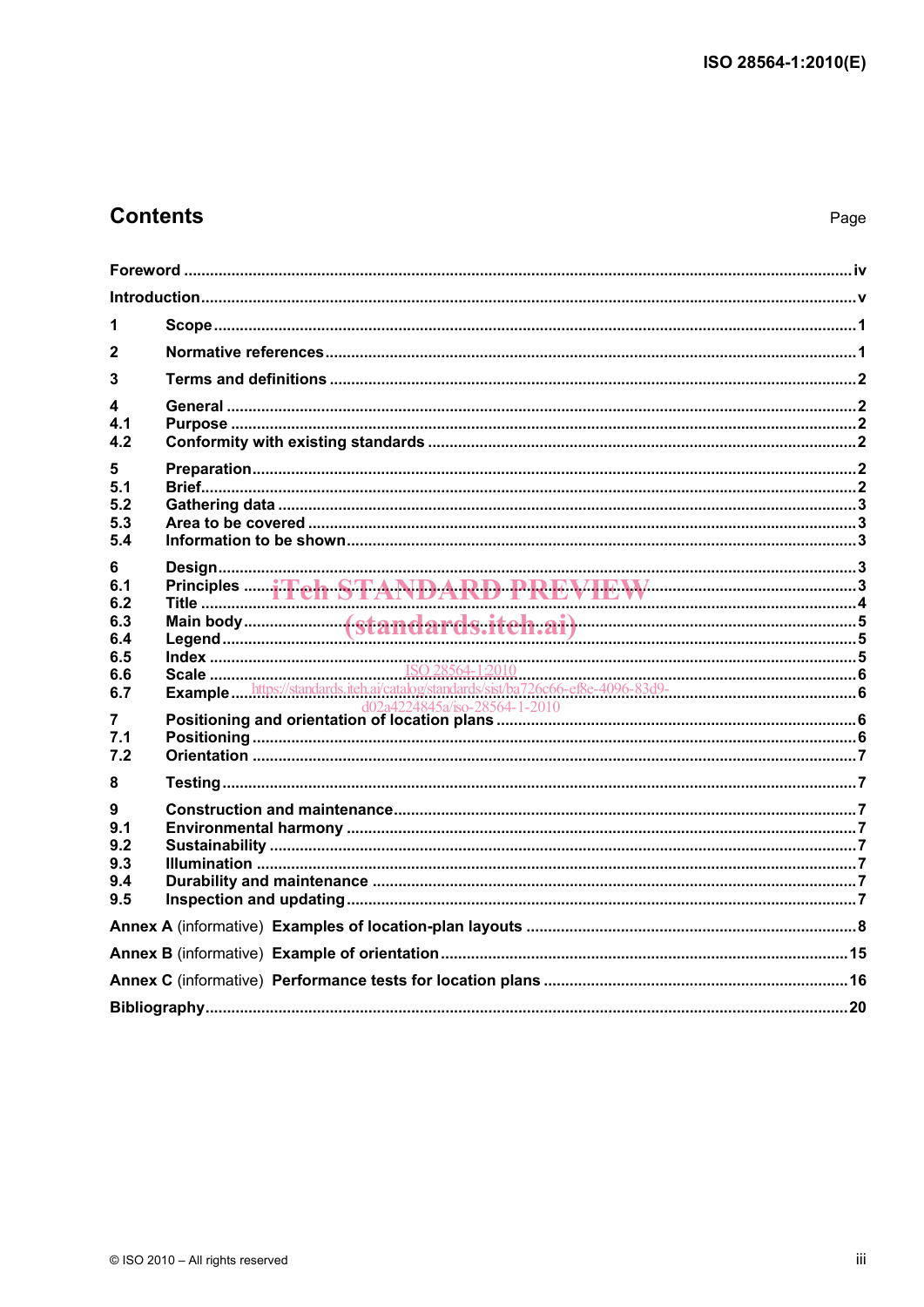### **Foreword**

ISO (the International Organization for Standardization) is a worldwide federation of national standards bodies (ISO member bodies). The work of preparing International Standards is normally carried out through ISO technical committees. Each member body interested in a subject for which a technical committee has been established has the right to be represented on that committee. International organizations, governmental and non-governmental, in liaison with ISO, also take part in the work. ISO collaborates closely with the International Electrotechnical Commission (IEC) on all matters of electrotechnical standardization.

International Standards are drafted in accordance with the rules given in the ISO/IEC Directives, Part 2.

The main task of technical committees is to prepare International Standards. Draft International Standards adopted by the technical committees are circulated to the member bodies for voting. Publication as an International Standard requires approval by at least 75 % of the member bodies casting a vote.

Attention is drawn to the possibility that some of the elements of this document may be the subject of patent rights. ISO shall not be held responsible for identifying any or all such patent rights.

ISO 28564-1 was prepared by Technical Committee ISO/TC 145, *Graphical symbols*, Subcommittee SC 1, *Public information symbols*.

ISO 28564 consists of the following parts, under the general title *Public information guidance systems*: iTeh STANDARD PREVIEW

(standards.iteh.ai)

- Part 1: Design principles and element requirements for location plans, maps and diagrams
- ⎯ *Part 2: Design principles and element requirements for directional and location signs* (under preparation) ISO 28564-1:2010 https://standards.iteh.ai/catalog/standards/sist/ba726c66-ef8e-4096-83d9-

Additional parts will be developed in due course.  $\frac{d02a4224845a}{iso-28564-1-2010}$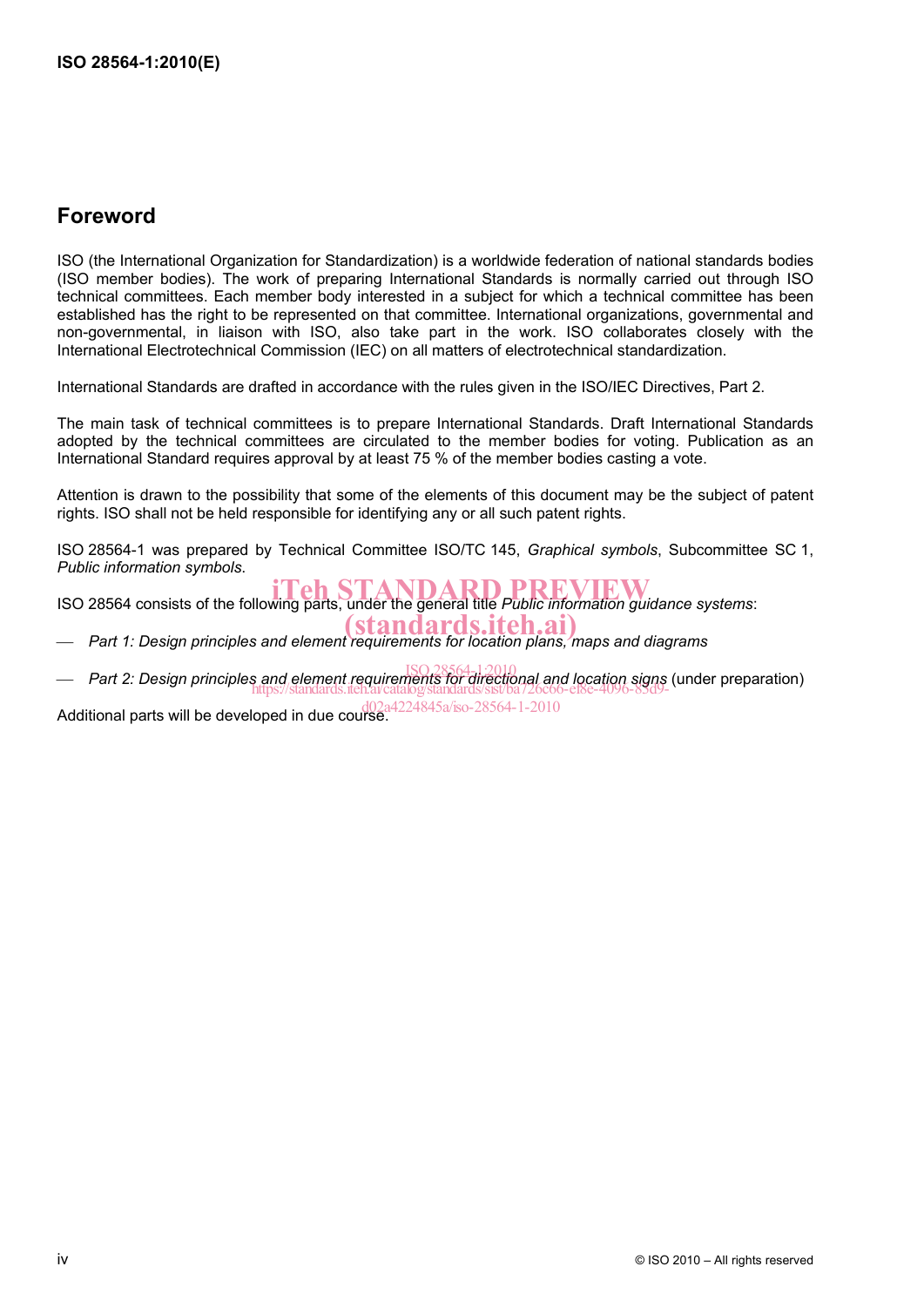### **Introduction**

Continued growth in travel and mobility within and between countries has generated a growing range of wayfinding sign systems and styles containing a wide variety of information. Such sign systems serve various purposes, such as enabling the users to

- ⎯ understand the range of facilities and points of interest present,
- ⎯ understand the physical relationship of those facilities and points of interest to each other, and
- ⎯ determine the best way to reach a required facility or point of interest given their mobility circumstances.

This part of ISO 28564 is concerned with location plans, maps and diagrams used to support wayfinding.

The principle of this part of ISO 28564 is that users of location plans, maps and diagrams should be able to assimilate required information quickly and accurately. It is not the intention to limit design freedom unnecessarily, but to set guidelines and, where appropriate, specifications that reflect the considerable volume of research that has been carried out on their design and use.

Although location plans, maps and diagrams can provide comprehensive guidance information, some people Although location plans, maps and diagrams can provide complementate galaxities momitation, some people<br>have difficulty interpreting them. Where appropriate, they should therefore be used in support of directional and location signs as part of an integrated wayfinding system. (standards.iteh.ai)

> ISO 28564-1:2010 https://standards.iteh.ai/catalog/standards/sist/ba726c66-ef8e-4096-83d9 d02a4224845a/iso-28564-1-2010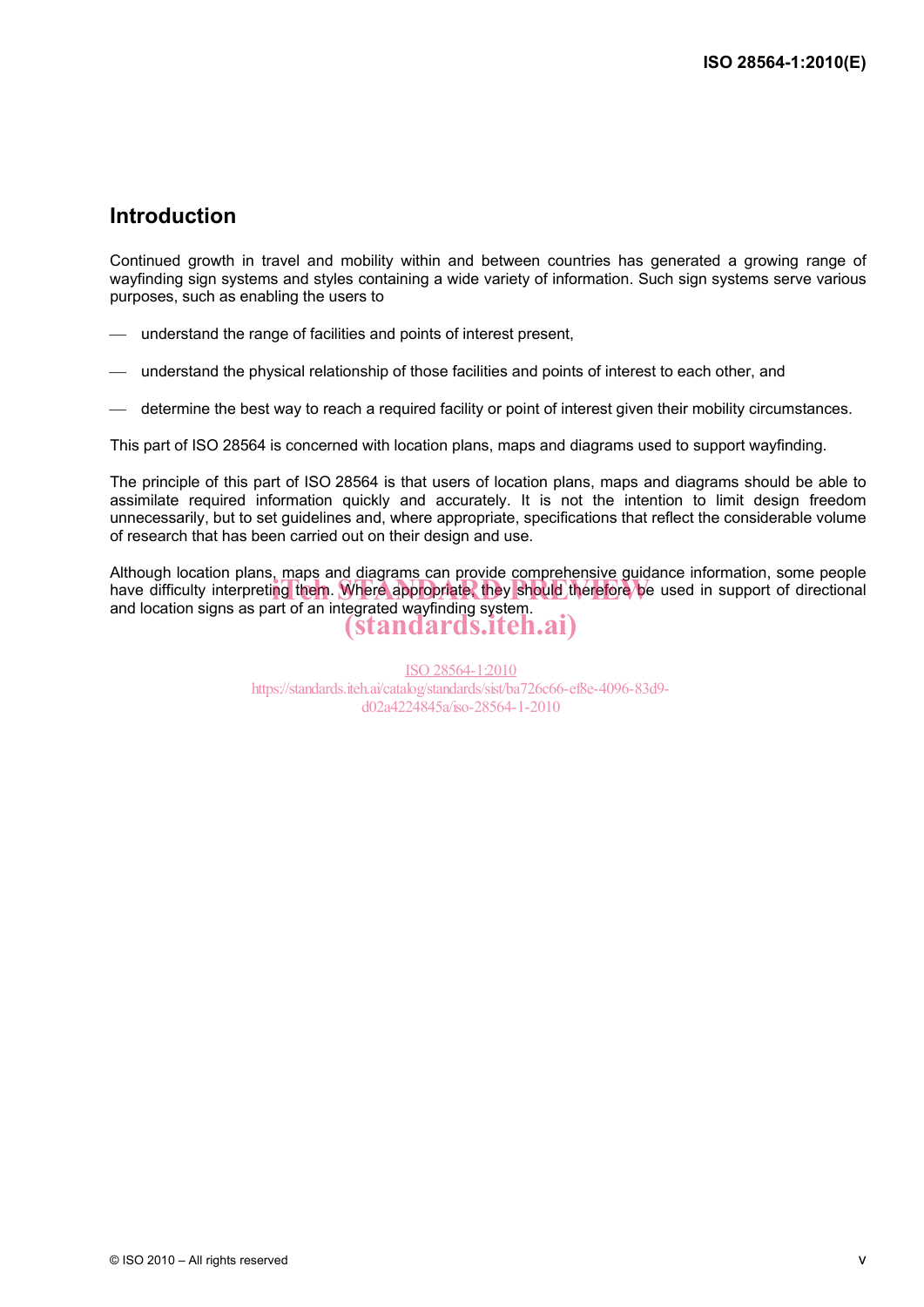## iTeh STANDARD PREVIEW (standards.iteh.ai)

ISO 28564-1:2010 https://standards.iteh.ai/catalog/standards/sist/ba726c66-ef8e-4096-83d9 d02a4224845a/iso-28564-1-2010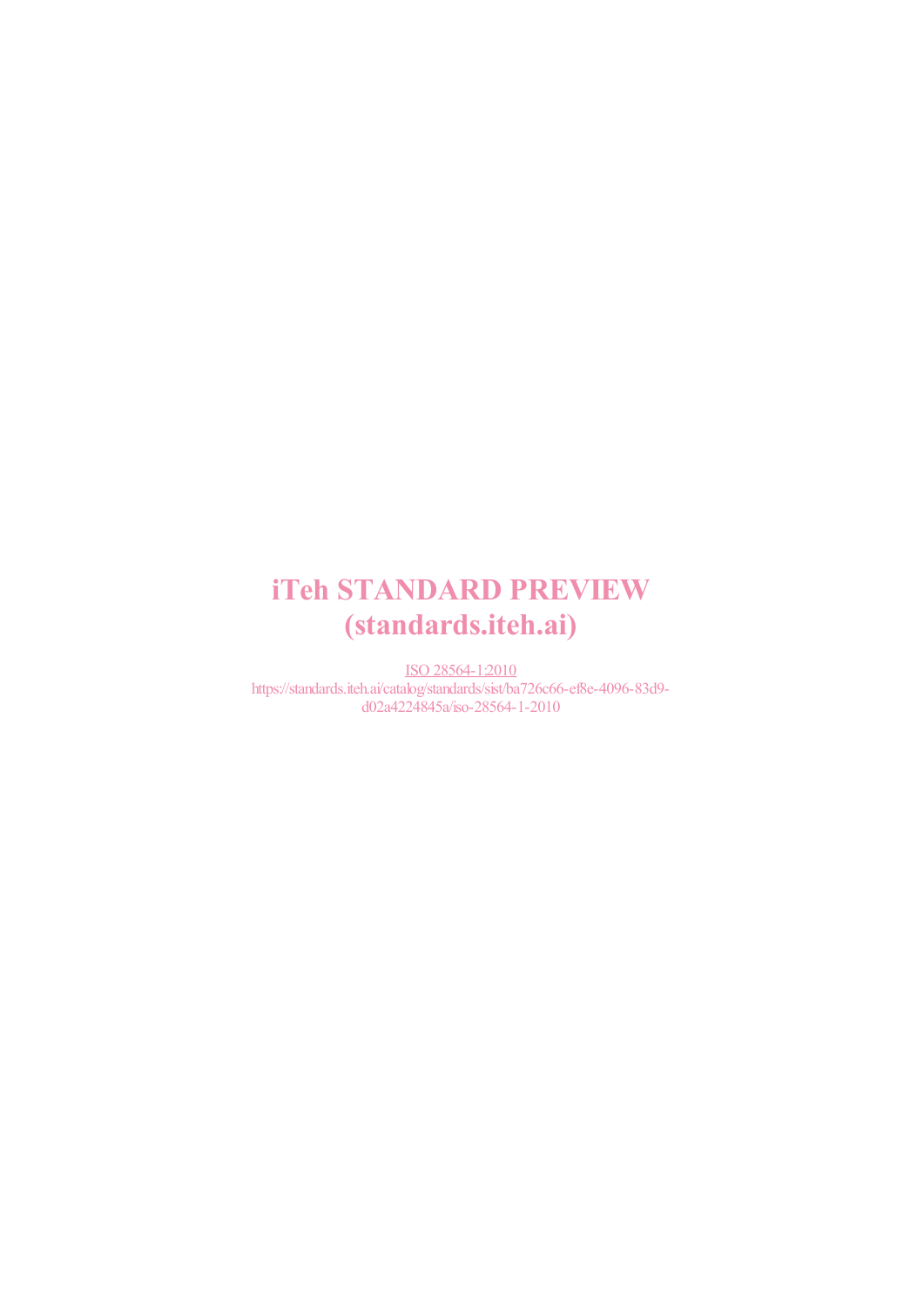## **Public information guidance systems —**

### Part 1:

## **Design principles and element requirements for location plans, maps and diagrams**

#### **1 Scope**

This part of ISO 28564 specifies requirements and principles for the design and application of location plans, maps and diagrams used in public areas and workplaces to assist users to understand the environment, locate facilities and determine appropriate routes to reach those facilities. These location plans, maps and diagrams are referred to as location plans in this part of ISO 28564.

Location plans are intended for use in, for example, shopping centres, stores, hospitals, bus and train stations, airports, sporting and entertainment complexes, urban areas, parks, gardens and countryside, public attractions, museums and office complexes. DARD PREVIEW

This part of ISO 28564 is not applicable to the design of escape plans, nor does it cover the design of directional and location wayfinding signs.

NOTE The design of escape plans is covered in ISO 23601. ISO 28564-1:2010 https://standards.iteh.ai/catalog/standards/sist/ba726c66-ef8e-4096-83d9 d02a4224845a/iso-28564-1-2010

#### **2 Normative references**

The following referenced documents are indispensable for the application of this document. For dated references, only the edition cited applies. For undated references, the latest edition of the referenced document (including any amendments) applies.

ISO 3864-1, *Graphical symbols — Safety colours and safety signs — Part 1: Design principles for safety signs and safety markings*

ISO 3864-3, *Graphical symbols — Safety colours and safety signs — Part 3: Design principles for graphical symbols for use in safety signs*

ISO 7001:2007, *Graphical symbols — Public information symbols*

ISO 7010, *Graphical symbols — Safety colours and safety signs — Registered safety signs*

ISO 9186-1, *Graphical symbols — Test methods — Part 1: Methods for testing comprehensibility*

ISO 17724, *Graphical symbols — Vocabulary*

ISO 22727, *Graphical symbols — Creation and design of public information symbols — Requirements*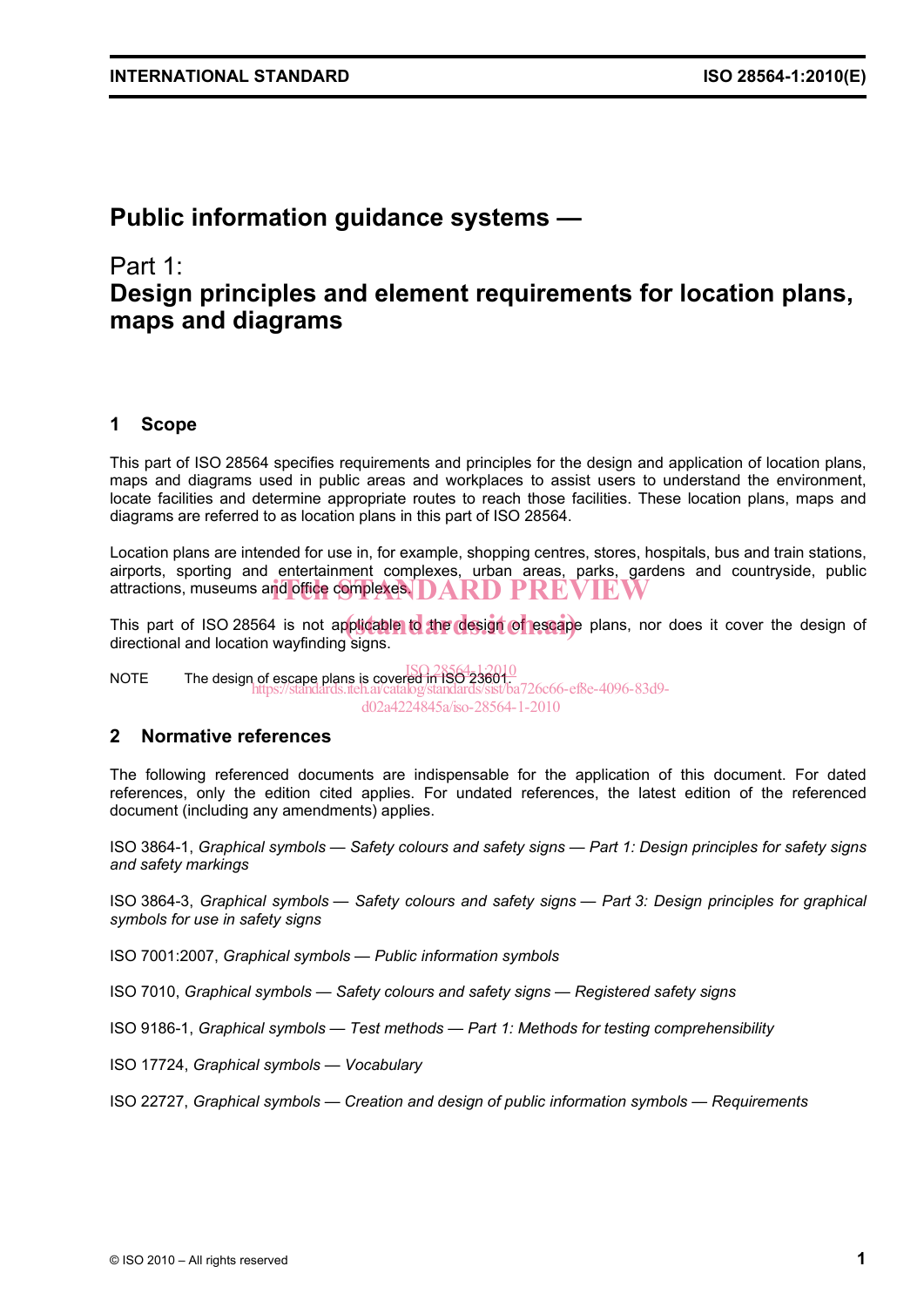#### **3 Terms and definitions**

For the purposes of this document, the terms and definitions given in ISO 17724 and the following apply.

#### **3.1**

#### **location plan**

plan, map or diagram displayed in public areas and workplaces to assist users to understand the environment, locate facilities and determine appropriate routes to reach those facilities

NOTE 1 A location plan may include the physical display structure.

NOTE 2 The term diagram is included because, in some situations, a location plan can be schematic or exclude or distort physical arrangements.

#### **3.2**

#### **series of plans**

group of the same or similar location plans which may be provided at different locations within a given area

#### **3.3**

#### **main body**

area within a location plan where the information related to the purpose of the location plan is given

#### **4 General**

#### **4.1 Purpose**

## iTeh STANDARD PREVIEW

The purpose of a location plan is to provide orientation within a building or defined geographical area and to enable users to reach destinations quickly and easily.

ISO 28564-1:2010

## **4.2 Conformity with existing standards** *iteh.ai/catalog/standards/sist/ba726c66-ef8e-4096-83d9-*<br>4.2 **Conformity with existing standards** *and as a contention 28564,1,2010*

#### d02a4224845a/iso-28564-1-2010

Symbols used on location plans shall be taken, where they exist, from ISO symbol standards, such as ISO 7001 and ISO 7010.

If a new graphical symbol is required, the relevant International Standard (ISO 22727 or ISO 3864-3) shall be used as part of the development process and consideration shall be given to comprehension testing in accordance with ISO 9186-1.

The public information symbols given in ISO 7001 may be reproduced in any colour. However, the combination of safety colours and shapes specified in ISO 3864-1 shall be avoided to ensure that there is no confusion between public information symbols and safety signs. This also applies to arrows where the use of green and white shall be avoided to ensure that there is no risk of confusion with the direction arrows or safe conditions, used for evacuation routes.

In addition, any colours used shall not conflict with the use of those colours within the location plan to indicate a safety function.

#### **5 Preparation**

#### **5.1 Brief**

Before design work is undertaken, the requirements and objectives of a location plan should be clearly understood and expressed in a brief. The brief should include the area to be covered, the information to be shown, as determined by the nature of the tasks that the expected users will wish to accomplish, and any special requirements concerning information presentation.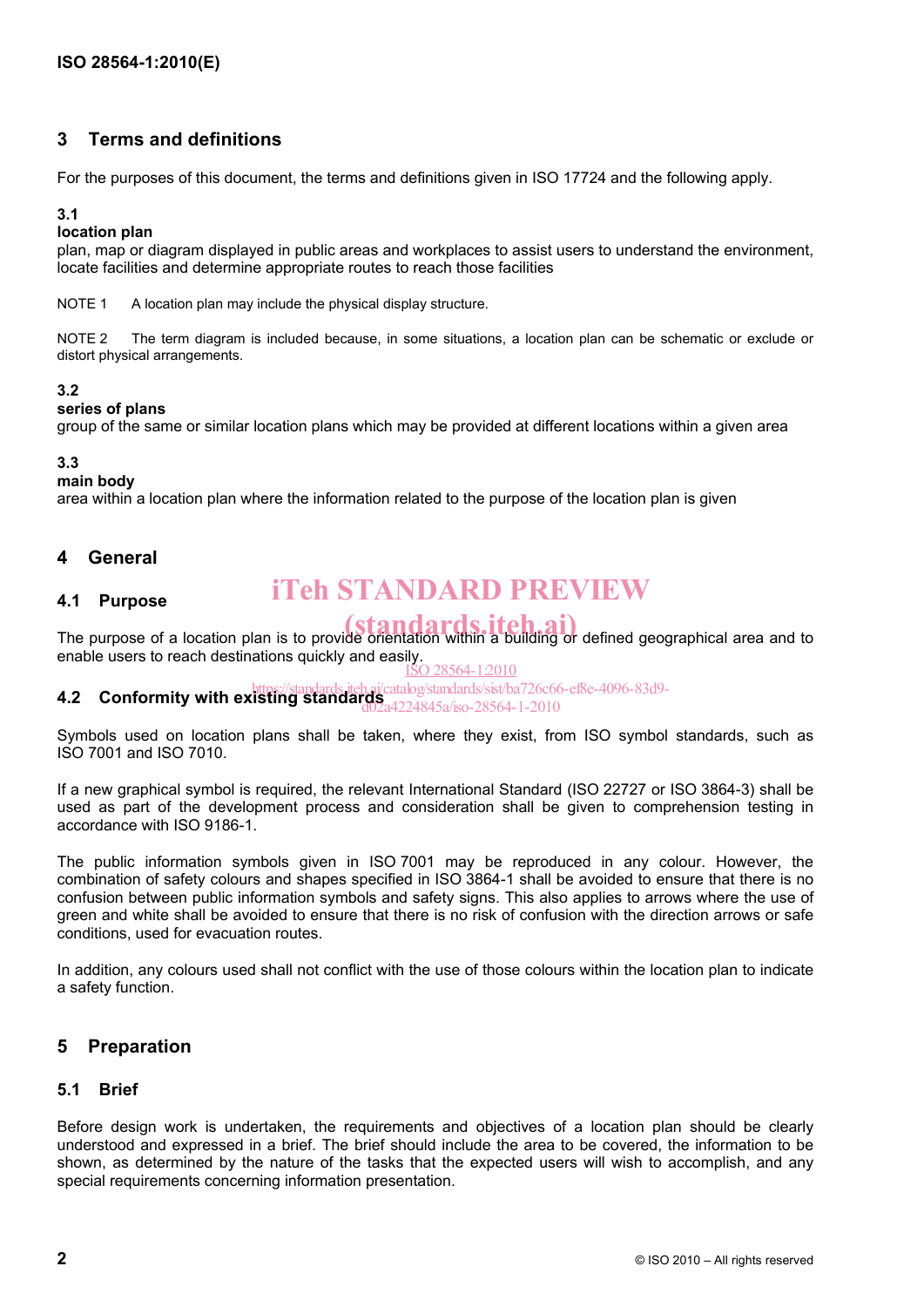#### **5.2 Gathering data**

Sources of information will depend on whether the area to be shown is at the planning stage or already in use. Where the area is at the planning stage, information may be obtained from the facility client and from architects, interior/landscape designers, engineers and other professionals with knowledge relevant to the current task. Where the facility is already in use, additional information can be obtained by consulting with

- a) potential users of a location plan,
- b) local police, shopkeepers, reception/information desk staff and others who might have experience of wayfinding issues within the area to be covered, and
- c) any existing location plans.

NOTE A site visit can be useful in gaining information regarding the site and its requirements, and, where possible, to observe and document relevant behavioural patterns.

At the conclusion, the data gathered should be reconciled with the brief.

#### **5.3 Area to be covered**

The area to be covered by a location plan will often have logical boundaries, for example as defined by a floor of a building or by a discrete local geographical area; however, in some circumstances this area may be large or complex. The area covered by an individual location plan should not be such that it becomes difficult for users to remember sufficient detail to reliably reach any location shown. In such circumstances, the area users to remember sufficient detail to reliably reach any location shown. In such circumstances, the area<br>should be divided into smaller units, each with its own location plan. Design consistency should be such that users can easily recognize the family relationship.<br>  $( \text{SIandards.} \text{iteh.ai})$ 

#### **5.4 Information to be shown**

#### ISO 28564-1:2010

Examples of location<sup>b</sup>plan layouts are shown and Annex Ast/ba726c66-ef8e-4096-83d9-

d02a4224845a/iso-28564-1-2010

Some considerations to determine the information to be shown are as follows.

- a) The location of the users and the types and positions of the facilities about which they will require information. See Figure A.1.
- b) The proportion of the expected users for whom the use of the official local language(s) might be insufficient.
- c) Whether the location plan will need to show only specific information, for example, the locations of different transportation stops. See Figure A.2.

#### **6 Design**

#### **6.1 Principles**

The following should be taken into account in the design of a location plan.

- a) The relevant information from sources described in Clause 5.
- b) It shall consist at least of a title (see 6.2), main body (see 6.3) and, normally, a legend (see 6.4). It may also include an index (see 6.5), a scale (see 6.6) and a north designator.
- c) The use of text on the main body should be kept to a minimum.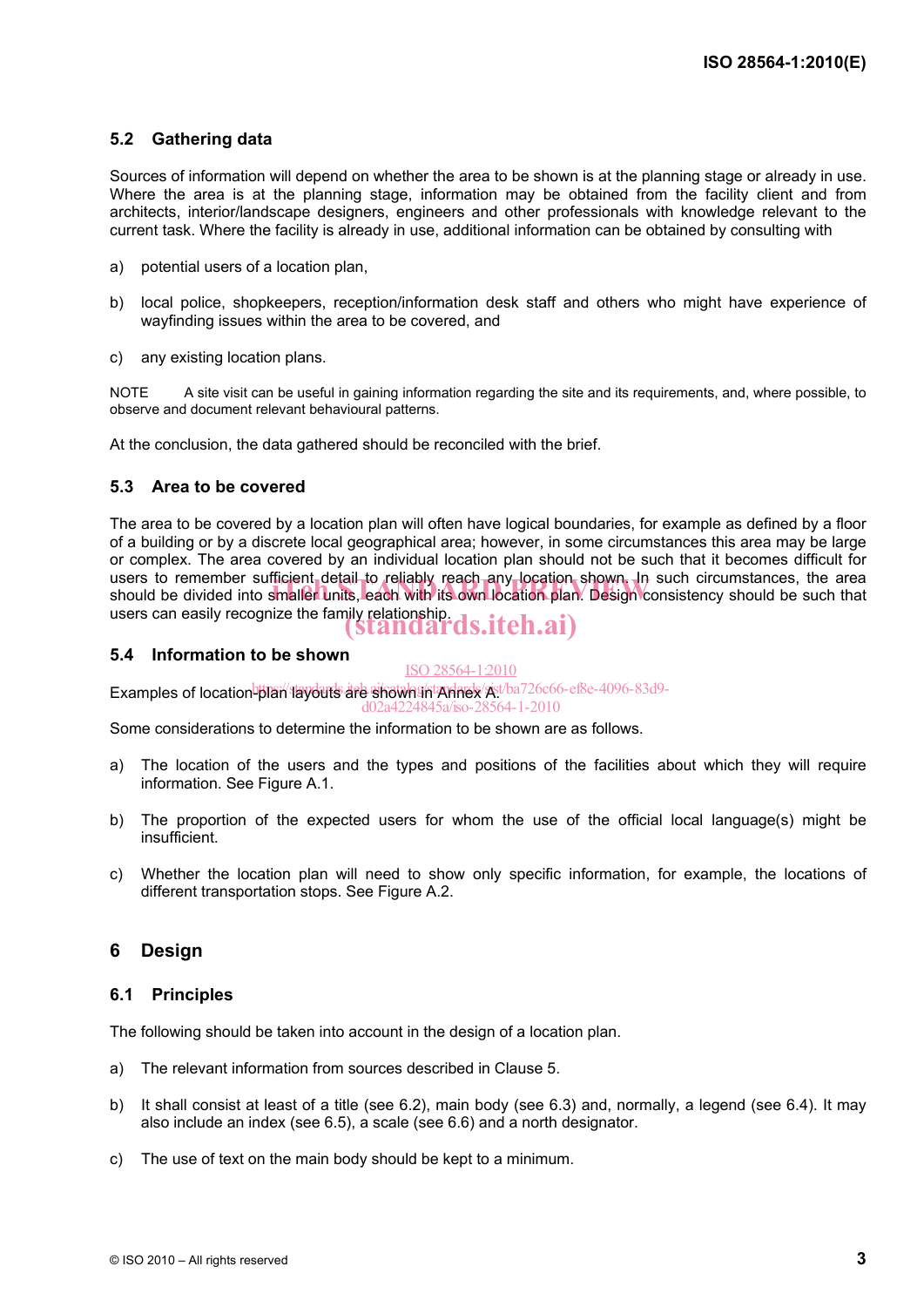- d) The use of the official local language(s) might be sufficient. It is recommended that, if an additional language is required, English should be used.
- e) When using text, jargon should be avoided and specialized terms should only be used where the target audience is known to be familiar with them. Abbreviations should only be used where they are in common use and well understood.
- f) Text should always use font(s) with high legibility. A single sans-serif font family is recommended.
- g) The text should be designed so that all the information it contains is clear and legible for users in a standing or seated position to facilitate readability by those in wheelchairs.
- h) Details should stand out clearly, including any appropriate designator showing the users' position.
- i) In a series of plans, information should be illustrated and presented consistently, such as by using the same symbols, terms and graphic style.
- j) The method of representing the relationship between the site shown on a location plan and the area beyond should be considered. For example, an overview plan may be needed and/or it may be important to show where entrances come from and where exits lead to.
- k) The colour combination shown on a location plan should be considered to ensure legibility for all kinds of users, for example, users with colour-vision deficiency.
- l) Additional methods should be considered to make it useful for all kinds of users, for example, users with vision impairment. iTeh STANDARD PREVIEW
- m) A three-dimensional view might be easiet for users to understand than a two-dimensional view. However, caution should be taken to minimize complexity and to ensure that other important details are not obscured. It may be appropriate to show only selected landmarks in three dimensions. See Figure A.3.
- https://standards.iteh.ai/catalog/standards/sist/ba726c66-ef8e-4096-83d9-<br>https://standards.iteh.ai/catalog/standards/sist/ba726c66-ef8e-4096-83d9-<br>https://standard.iteh.virgamental.features.may assist orientation and comp d02a4224845a/iso-28564-1-2010
- o) Wherever possible, the shape of the area covered should be reflected in a location plan.
- p) High contrast and other graphic techniques, such as appropriate spacing and scaling, should be used to ensure legibility under all normal viewing conditions.
- q) Where fine detail is required, it might be appropriate to incorporate an enlarged view of a specific area. See Figure A.4.
- r) On smaller-scale location plans intended to show local detail, all routes accessible by those with mobility or other physical difficulty should be clearly shown. Where routes might not be fully accessible, such as where there are steps, this should be indicated and alternative routes, for example, via slopes or elevators/lifts, should be clearly shown.
- s) Standardized graphical symbols should be used, where possible, to reduce the amount of text required.

#### **6.2 Title**

The text in a title shall reflect the nature and purpose of the information covered by a location plan through the choice of a suitable name, for example, "Town-Centre Area Location Plan", "Newtown Information". Where the information is of a general nature, the standardized symbol for Information (ISO 7001:2007, symbol PI PF 001) should be used. Other graphical symbols may be incorporated where the information is specific. For example, a bus symbol may be appropriate to draw attention to a bus-stop location plan.